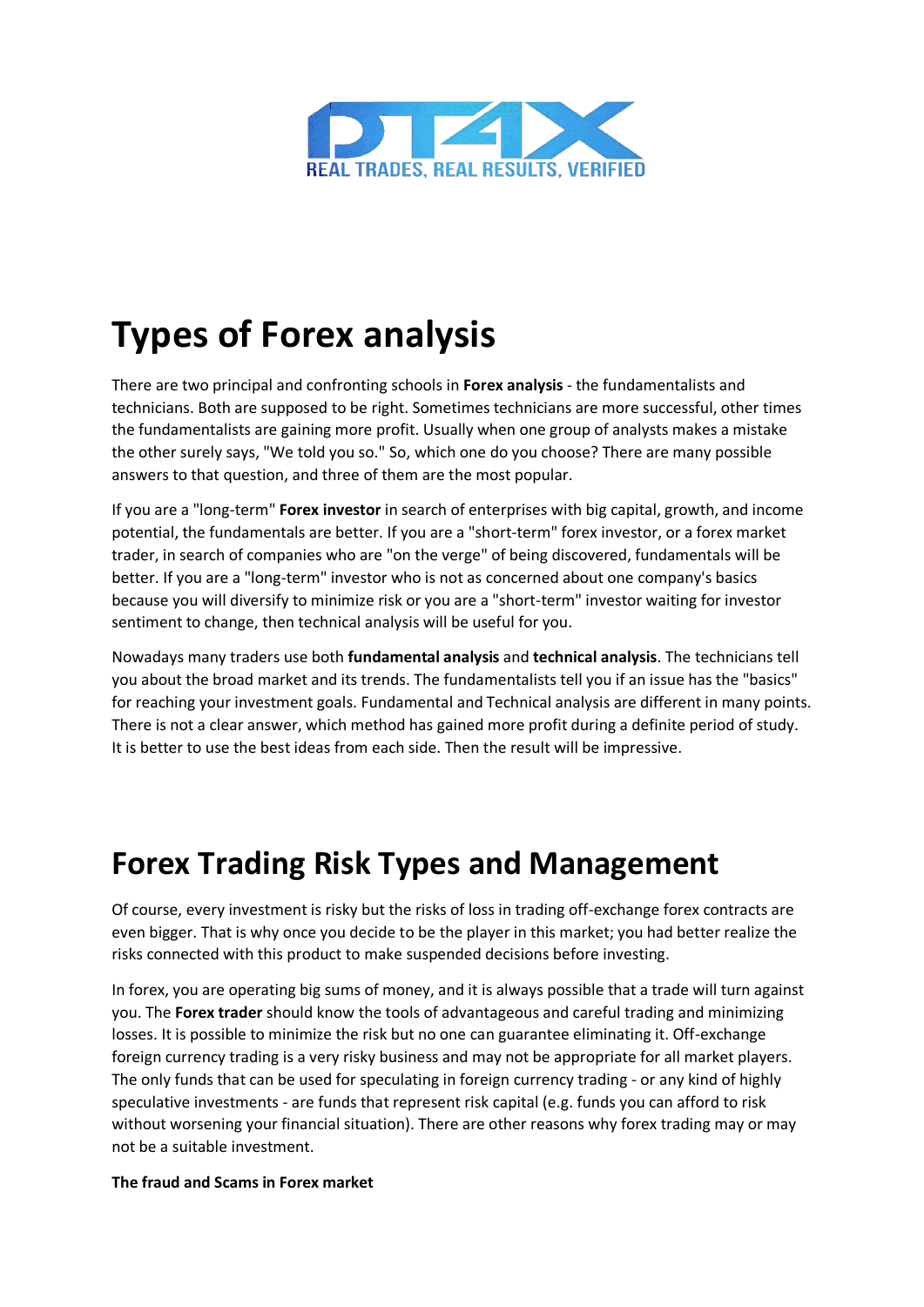A few years ago, **Forex scams** were very usual but since then this business has cleaned up. However, it's wise to be cautious and to check broker's background before signing up any documents with him or her. Reliable forex brokers work with big financial institutions such as banks or insurance enterprises and are always registered with official government agencies. In the US, brokers should be registered with the Commodities Futures Trading Commission or should be a member of the National Futures Association. You can also check their background in your local Consumer Protection Bureau and the Better Business Bureau.

### **There is a risk of losing your whole investment!**

You will be asked to deposit an amount of money, called the "security deposit" or "margin", with your forex dealer in order to buy or sell an off-exchange forex contract. A small amount of money can let you hold a forex position many times bigger than the value of your account. This is called "gearing" or "leverage." The smaller the deposits related to the underlying value of the contract, the greater the leverage turns out to be. If the price moves in a non-preferable direction, high leverage can bring you large losses compared to your first deposit. That is how a small move against your position may become the reason for a large loss, and even the loss of your entire deposit. If it is noted in the contract with your dealer, you may also be required to pay extra-losses.

#### **The market sometimes moves against you!**

It is impossible to foresee, with a 100% guarantee, how exchange rates will move because the forex market is quite unsteady. Changes in the foreign exchange rate between the time you place the trade and the time you close it out influences the price of your forex contract and the future profit and losses related to it.

#### **There is no main marketplace!**

The forex dealer determines the execution price, so you are relying on the dealer's honesty for a fair price. As unlike adjusted futures exchanges, in the retail off-exchange forex market there is no main marketplace with lots of buyers and sellers.

#### **You are relying on the dealer's reputation credit reliability**

There is no guarantee for retail off-exchange forex trades because of a clearing organization. Besides funds deposited for trading forex contracts are not insured and never get a priority in case of bankruptcy. Even customer funds deposited by a dealer in an FDIC-insured bank account are not protected if the dealer faces bankrupt.

#### **There's a risk of the trading system break down!**

Sometimes a part of the system fails, if you are using an Internet-based or any electronic system for executing trades. If the system does fail, it can happen when one may not be able to enter new orders, execute running orders, or alter or cancel orders that were entered before. The result of a system failure may be a loss of orders or order priority.

#### **You can become a fraud victim!**

Keep away from investment schemes that promise big profit with little risk. To defend your capital from fraud you should carefully examine the investment offer and go on monitoring any investment you make.

#### **Risks Types**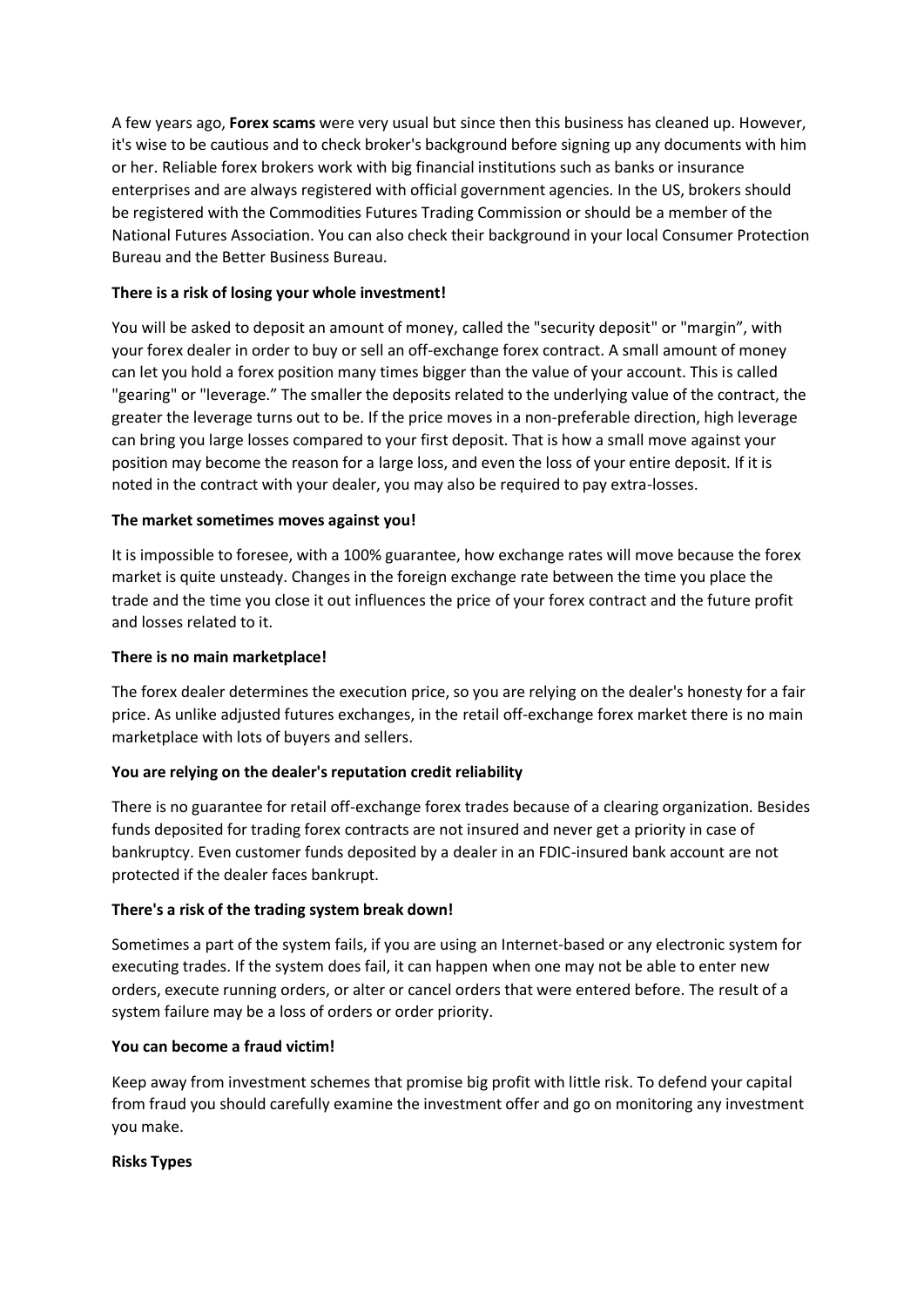There are risks with forex trading even if you work with a reliable broker. Transactions are unexpected and are up to unsteady markets and political events.

**Interest Rate Risk** is based on differences between the interest rates in the two countries represented by the currency pair in a forex quote.

**Credit Risk** is a possibility that one party in a forex transaction may not honour their indebtedness when the deal is closed. This can occur if a bank or financial institution goes bankrupt.

**Country Risk** is connected with governments that take part in foreign exchange markets by limiting the currency flow. The country risks more risk making transactions with "rare" foreign currencies than with currencies of big countries that let the free trading of their currency.

**Exchange Rate Risk** depends on the changes in prices of the currency during a trading period. Prices can go down quickly if stop loss orders are not used. There are several ways of minimizing risks. Each dealer should have a trading scheme. For example, one should know when to enter and exit the market, what kind of fluctuations to expect. The main rule every trader should stick to is "Don't use money that you can't afford to lose." The key to limiting risk is education, which is necessary for developing successful strategies.

Every forex trader should know at least the main things about technical analysis and reading financial charts. He should also know chart movements and indicators and understand the schemes of chart interpretation.

#### **Stop-Loss Orders**

Even the most experienced traders cannot foresee with absolute certainty how the market is going to change. Therefore, one should use these tools to limit losses during each forex transaction.

The simplest way of limiting risk is to use stop-loss orders. A stop-loss order consists of instructions how to exit your position if the price comes to a definite point. If one takes a long position and expects the price to go up, he or she puts a stop loss order below the current market price. If one takes a short position and expects the price to go down, he or she puts a stop loss order over the running market price. Stop loss orders are often used together with limit orders to automate forex trading.

Many factors are the reason for these **forex risks**. Here are a few examples of these factors: the main company's goals, the scheme how these goals are reached, the successful company's administration that guarantees its long functioning, and the ability to oppose any force-majeure with a company's own resources.

Other constituents such as the company's length of existence, the building in the centre of the town, spacious impressive office and the polite staff are not so important for success. Forex market started functioning quite lately, approximately 20 years ago. Since then, it has stood independently from other markets and largely because it is out of the exchange. Banks made up its primary participants. While communication facilities and automation were developing, banks started trading "directly" without any intermediaries such as stock exchanges. Many "classical" financiers criticize and disregard forex because there is not a single chance of limiting and regulating it legislatively inside one state. From the very start, this market became a global phenomenon. However, many European and North American banks withdraw their main income, in particular, from speculative operations on forex market whereas the number of the staff working in other market sectors is permanently decreasing.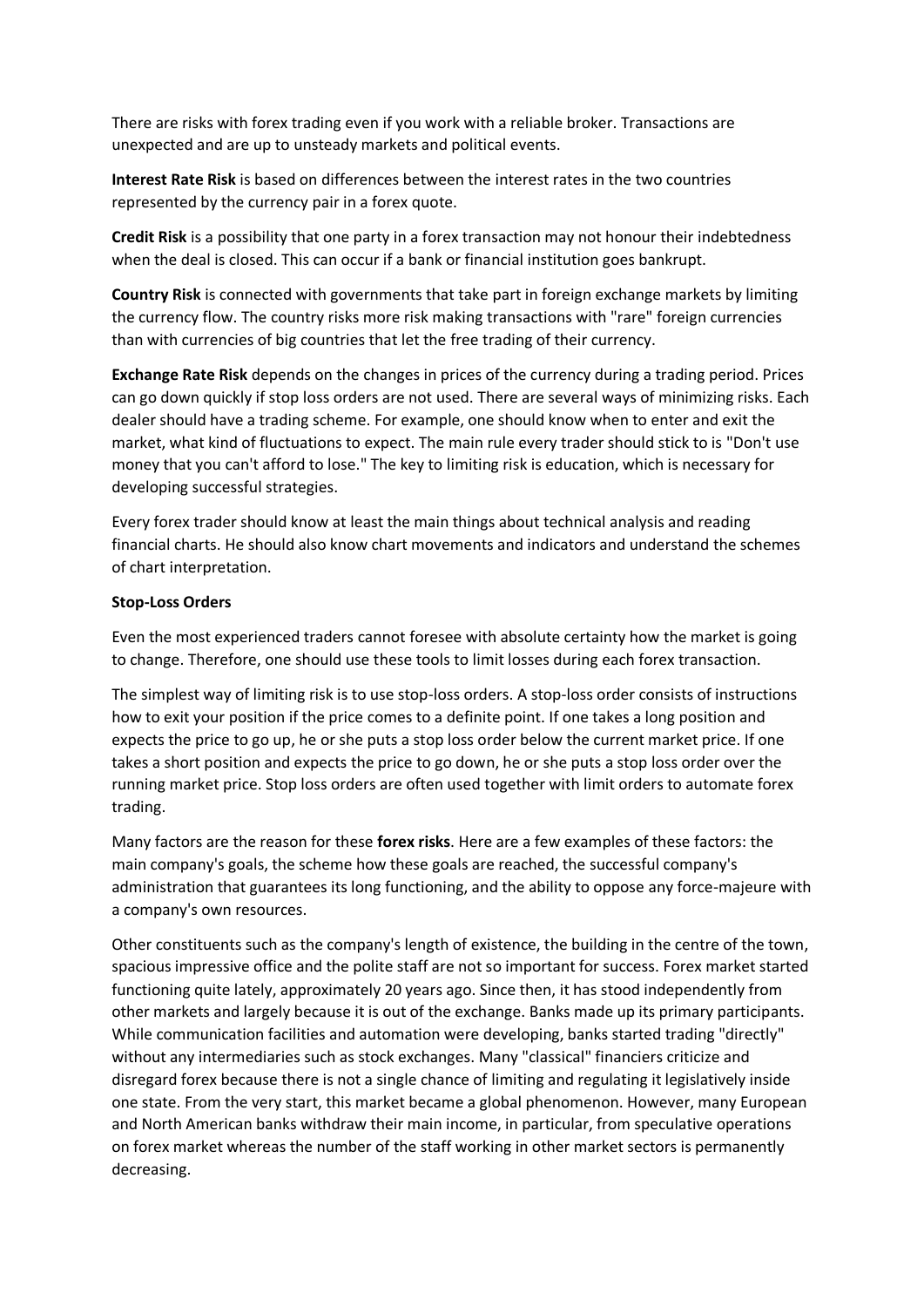A forex market's broker does not need any licenses and certificates for his activity because he is considered just a legal person. That is why the forex market also does not run into any "legislative limits" inside countries and in many states, is equated to the games' organization.

Therefore, it is important to mention that there are no regulations for forex market, even despite of great number of complicated problems and risks (e.g. the risk connected with market prices' changes). Confidence and conscientiousness of carrying out the operations, a lucidity and marketing of forex brokers are only some of the problems associated with forex risks. However, it is important to know that broker companies cannot operate in a single stock exchange in compliance with all problems and risks in contrast to quite adaptable exchange markets.

It is necessary for any forex trader to know at least the main rules of technical analysis and reading financial charts, to have experience of studying and interpreting chart changes and indicators. This is a certain way of decreasing risk and financial exposure.

However, each **FOREX transaction** should be transmitted using all existing tools specially designed to reduce loss, as even the most professional traders cannot exactly predict market's future behaviour. Many ways to minimize risks when placing an entry order were elaborated. Among them are different types of stop-loss orders. A stop-loss order is a special code of rules explaining how one can leave his position if the currency price amounts to a certain point. A stop loss order is placed below current market price if a person takes the so-called long position and expects the price to go up. On the contrary, stop-loss order is placed above current market price if a person takes the so-called short position and expects the price to go down.

As an example, if you take a short position on USD/CDN it means you expect the US dollar to fall against the Canadian dollar. The quote is USD/CDN 1.2138/43; therefore, you can sell 1 USD for 1.2138 CDN dollars or sell 1.2143 CDN dollars for 1 USD.

You place an order in the following way:

Sell USD: 1 standard lot USD/CDN @ 1.2138 = \$121,380 CDN

Pip Value: 1 pip = \$10

Stop-Loss: 1.2148

Margin: \$1,000 (1%)

You are selling US\$100,000 and buying CDN\$121,380. Your stop loss order will be executed if the dollar goes above 1.2148; in which case, you will lose \$100. However, USD/CDN falls to 1.2118/23. You can now sell 1 USD for 1.2118 CDN or sell 1.2123 CDN for 1 USD.

Still no existing institution is able to control this market for long because of the huge volume of forex. Whatever you do in the end, market forces will still be stronger; making forex one of the most open and fair investment opportunities available.

Usually one comes across prices of foreign exchange by forex quotes in pairs of currencies where the first currency is the 'base' and the second is the 'quote' currency. For instance, USD/EUR = 0.8419. Here we find out that 1 US dollar costs 0.8419 Euros. Here is why, The foregoing currency pair "transfers" US dollars (USD) into European Euros (EUR). The base currency always stands in the first place while the quote stands in the second place. Currency shows the price for one unit of the base currency.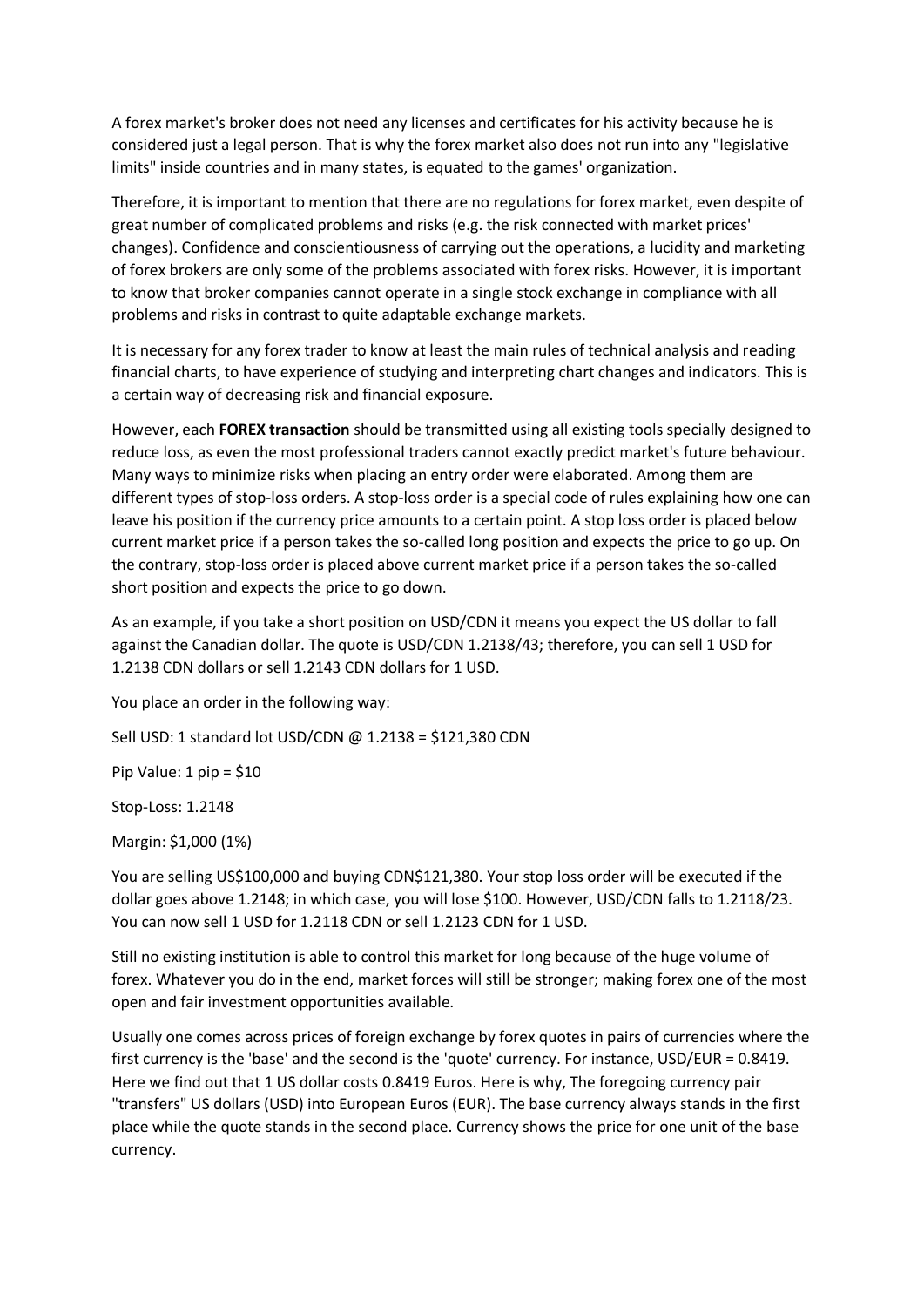On the contrary, the pair EUR/USD = 1.1882 clearly indicates that 1 Euro costs 1.1882 US dollars today.

With the help of these quotes, it is quite easy to follow the changes in the financial market. If the base currency is becoming stronger, the price of the quote currency rises and this fact indicates that one unit of the base currency will buy more of the quote currency. However, if the base currency loses scores, then the quote currency immediately goes down.

Usually one counts forex quotes as "demand and supply" (in the so-called "bid" and "ask" prices). The amount of money demanded for the base currency - while selling the quote currency - is called the "bid" and the price expected for the base currency - while buying the quote currency - is called the "ask" price.

How to define in the cross-currency charts which currency, the base or the quote, is on the top and which on the side? If that is the case, the broker should know at least one pair of currencies as well as which one has more value. Stop and limit orders will definitely help you to minimize your **Forex risks**.

Each organisation and the person that has revelation to overseas exchange charge risk will possess precise overseas exchange prevarication wants and the main web site cannot probably wrap every active overseas exchange-hedging circumstance. Therefore, we have to cover up the ordinary reasons that an overseas exchange prevaricate is positioned and explains how to appropriately evade overseas exchange charge risk.

**Overseas trade rate risk introduction** is frequent to practically all who perform international commerce and trading. Purchasing and selling of merchandise or services designated in overseas currencies that can right away describe you to overseas trade rate risk. If a fixed price is estimated ahead of instance for a convention using an overseas trade rate that is believed suitable at the occasion the quotation is given, the overseas trade rate quotation may not essentially be suitable at the occasion of the definite harmony or presentation of the agreement. Introducing an overseas trade hedge can help to direct this overseas exchange charge risk.

Interest price Risk revelation - Interest rate revelation points to the interest charge discrepancy among the two nation's currencies in an overseas exchange agreement. The interest charge disparity is also approximately equivalent to the "carry" charge paid to elude a forward or upcoming contract. The arbitragers are depositors that obtain benefit when interest charge discrepancies among the overseas exchange mark rate and both the forward or upcoming contract are sometimes high or sometimes low. In other terms, an arbitrager can trade when the bearer cost that needs to be collected is at a finest to the real carry rate of the agreement sold. In opposition, an arbitrager will purchase when the take-over cost to be paid is very much less than the real carry price of the indenture bought.

Foreign Speculation / Stock Revelation - Overseas investing is measured by many depositors as a method to either branch out a speculation selection or search for an outsized return on speculation(s) in a financial system believed to be budding at a quicker speed than investment(s) in the particular familial economy. Endowing in overseas stocks involuntarily represents the investor to overseas trade rate risk and exploratory risk. For example, an investor purchases a meticulous quantity of foreign notes in order to buy shares of an overseas stock. The depositor is now involuntarily uncovered to two different risks.